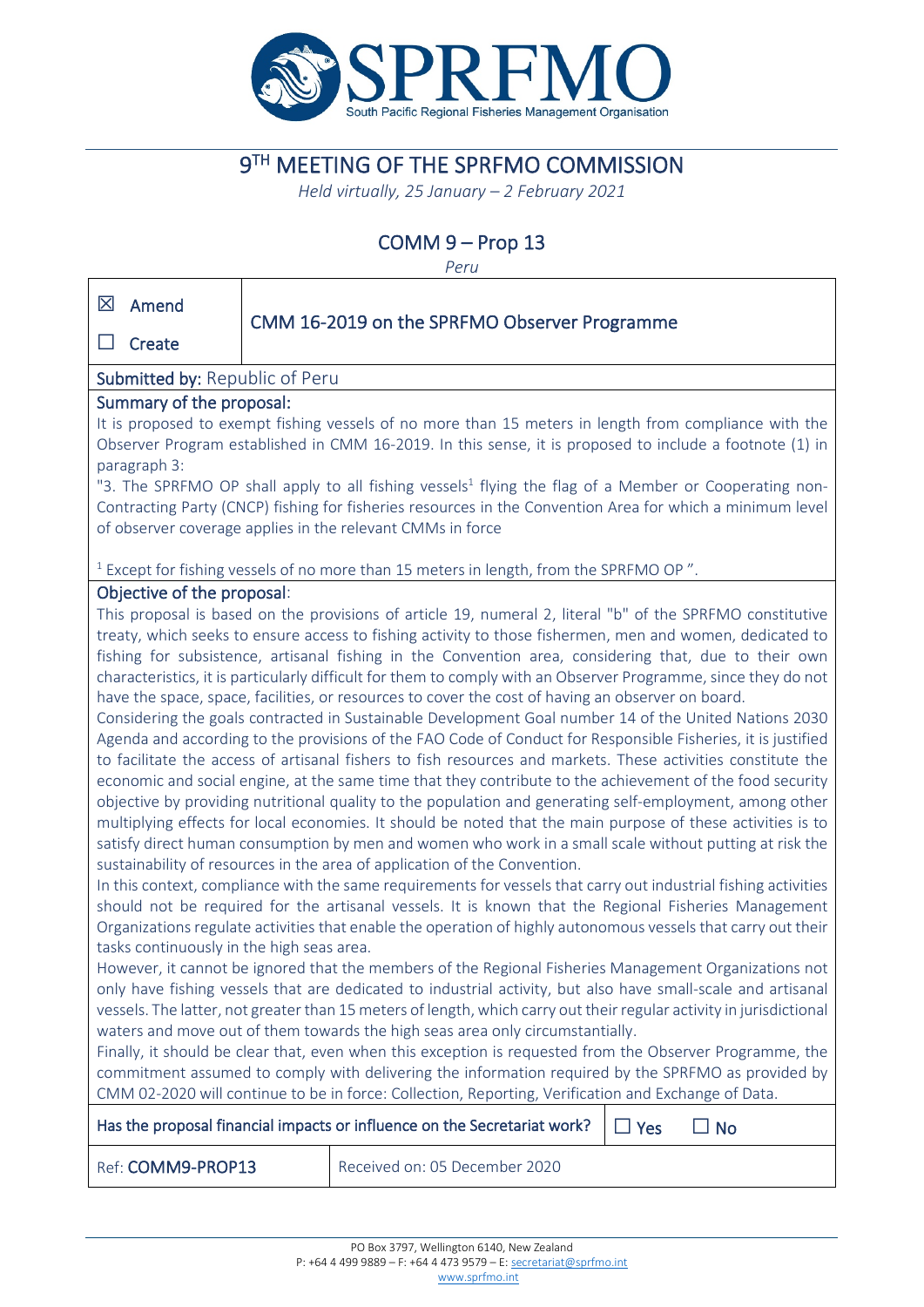

# CMM 16-2021

# Conservation and Management Measure Establishing the SPRFMO Observer Programme

*(Supersedes CMM 16-2019)*

### The Commission of the South Pacific Regional Fisheries Management Organisation;

*RECOGNISING* United Nations General Assembly Sustainable Fisheries Resolutions 63/112 and 71/123 which encourage the development of observer programmes by regional fisheries management organisations (RFMOs) and arrangements to improve data collection;

*RECALLING* that, according to Article 28 of the Convention on the Conservation and Management of High Seas Fishery Resources in the South Pacific Ocean (the Convention), the Commission shall establish an observer programme, to be operated in accordance with standards, rules and procedures developed by the Commission;

*NOTING* that Article 28 of the Convention sets out the functions of the observer programme and that the observer programme shall be coordinated by the Secretariat of the Commission in a flexible manner to take account of the nature of the fisheries resources and other relevant factors;

*NOTING* that the primary function of observers on board fishing vessels is the collection of scientific information and that observers are not enforcement officials, butthat Article 28 of the Convention specifies that the information collected by the observer programme shall, as appropriate, also be used to support the functions of the Commission and its subsidiary bodies, including the Compliance and Technical Committee (CTC);

*NOTING* the importance of the collection of robust scientific information, consideration should be given to *inter alia* cost-effectiveness and safety at sea.

*NOTING ALSO* that one of the functions of the Commission is to promote the conduct of scientific research to improve knowledge of fishery resources and marine ecosystems in the Convention Area and of the same fishery resources in adjacent waters under national jurisdiction;

*NOTING FURTHER* that scientific research vessels performing fishing operations for research purposes will have on board scientific personnel whose primary function is the collection of scientific data and information;

*ACKNOWLEDGING* that high-quality data and information related to the fishing activity in the Convention Area, and its impacts on the marine environment occurring in the SPRFMO area are essential for the Commission to adopt and implement effective and timely Conservation and Management Measures (CMMs);

*DETERMINED* to ensure the collection of data and information that can be used for effective assessment and management of SPRFMO fisheries resources, including target species and bycatch, and interaction of fishing activities with the environment and species occurring in the Convention Area, to improve the certainty of future scientific advice while taking into account ecosystem considerations;

*RECOGNISING* the international nature of fishing activity and management of SPRFMO fisheries resources, and the consequent need to deploy well-trained and accredited observers;

*RECOGNISING* the nature of the observer's work at sea and that the collection of data and information needs to be coupled with safe conditions for observers while on board fishing vessels;

*ACKNOWLEDGING* that electronic monitoring systems, study fleets and self-sampling have been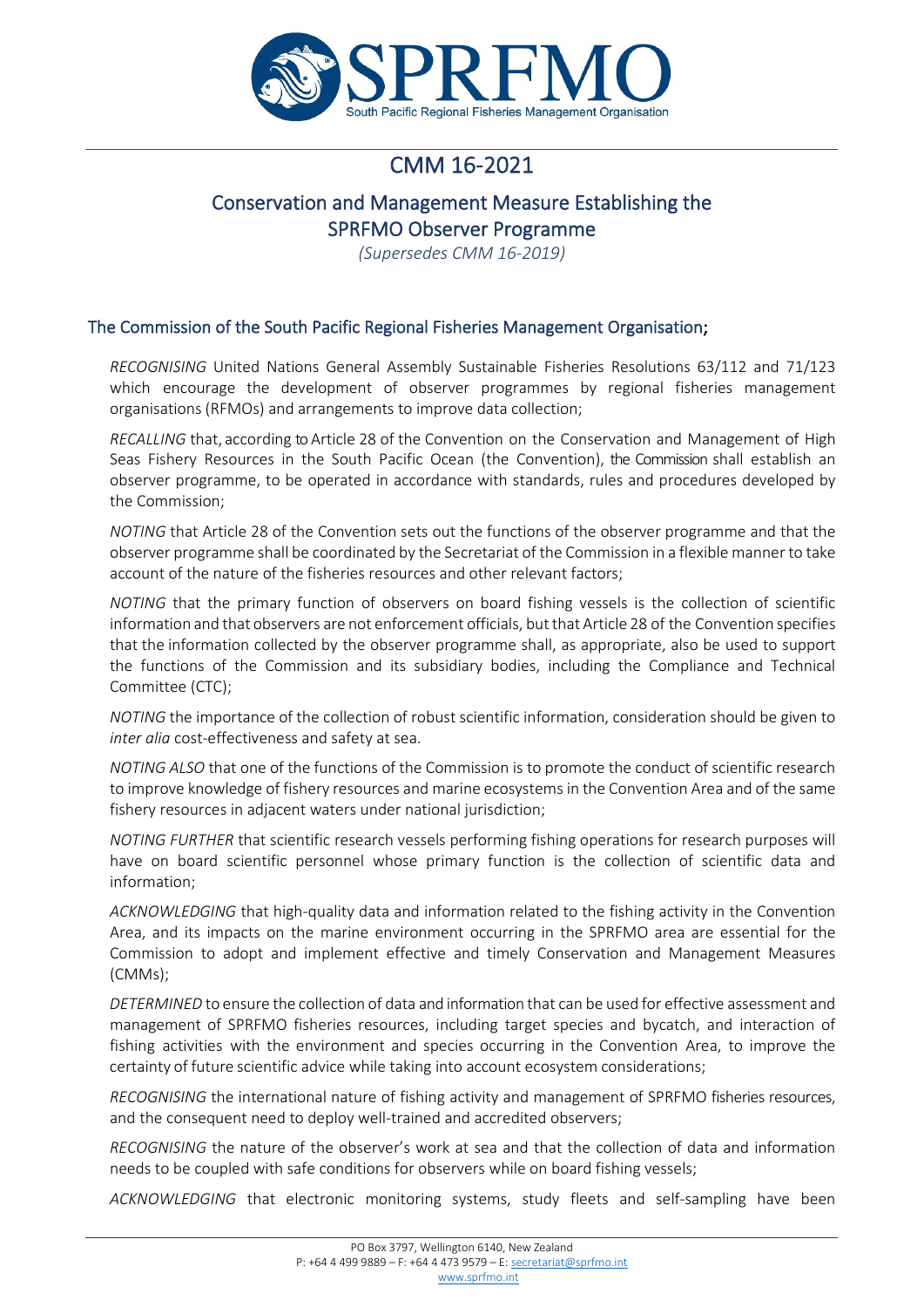

successfully tested for certain types of data in some fisheries and that the Commission, with the advice of the Scientific Committee (SC), could explore minimum standards for their implementation, as practical and appropriate;

*COMMITTED* to ensure that the SPRFMO Observer Programme (SPRFMO OP) is developed under a robust and transparent governance framework;

*RECOGNISING* the need to establish clear procedures for attaining accreditation of national observer programmes and service providers under the SPRFMO OP;

*ADOPTS* the following CMM in accordance with Articles 8 and 28 of the Convention:

### General Rules

- 1. This CMM establishes the standards, rules and procedures to establish the SPRFMO OP and to ensure it achieves the objectives specified in Article 28 of the Convention.
- 2. The purpose of the SPRFMO OP is to facilitate the collection of verified scientific data and additional information related to fishing activities in the Convention Area and its impacts on the ecosystem, and also to support the functions of the Commission and its subsidiary bodies, including the CTC.
- 3. The SPRFMO OP shall apply to all fishing vessels<sup>[1](#page-2-0)</sup> flying the flag of a Member or Cooperating non-Contracting Party (CNCP) fishing for fisheries resources in the Convention Area for which a minimum level of observer coverage applies in the relevant CMMs in force.
- 4. Members and CNCPs are encouraged to undertake their best efforts to have observers on board their fishing vessels<sup>[2](#page-2-1)</sup> flying their flags and fishing for fisheries resources in the Convention Area for which there is no fishery-specific CMM in force. The Scientific Committee shall provide advice to the 8th meeting of the Commission in 2020 on the appropriate levels of observer coverage for these fisheries.
- 5. Observers shall have the rights and duties set out in Annex 1 of this CMM. Members and CNCPs shall ensure that observers from their national observer programmes perform their duties.
- 6. Members and CNCPs shall also ensure that owners and fishing operators, vessel captains, officers and crew of vessels flying their flag:
	- a) Respect the rights of observers set out in Annex 1 of this CMM, and
	- b) comply with the standards and duties set out in Annex 2 of this CMM.
- 7. Members and CNCPs shall ensure that their national observer programmes and service providers only deploy independent and impartial observers.
- 8. The Commission, based on the advice of the SC, should explore and, where feasible, complementary with other means of collecting scientific data and additional information in conjunction with human observers.

# Deployment of Observers

- 9. To fulfil their obligations under the Convention and the relevant CMMs adopted by the Commission, Members and CNCPs shall only deploy observers sourced from a national observer programme or service provider accredited according to the provisions of this CMM.
- 10.Observers from an accredited national observer programme of a Member or CNCP shall only be deployed on board vesselsflagged to another Member or CNCP with the consent of both Members or CNCPs.

<span id="page-2-0"></span><sup>1</sup> Except for fishing vessels of no more than 15 meters in length, from the SPRFMO OP

<span id="page-2-1"></span><sup>2</sup> For the purposes of this paragraph, fishing vessels exclude reefer and supply vessels.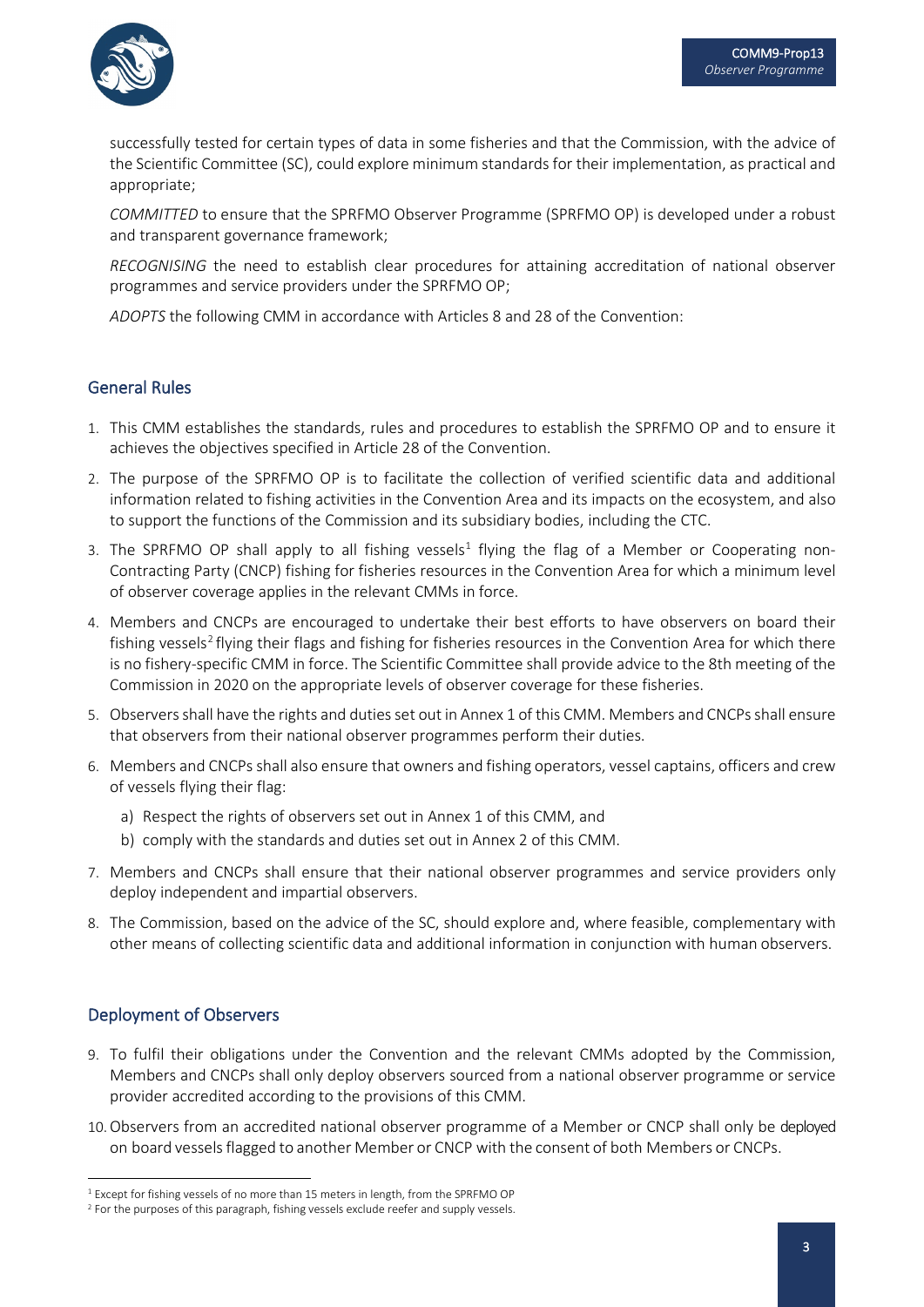

11. Individual observers have the right to refuse a deployment on board a fishing vessel for justified reasons, including when safety issues have been identified on the vessel to be deployed or due to serious illness of the observer before boarding. The national observer programme or service provider shall ensure that the reasons for such refusal are documented and that a copy of such documentation is provided to the SPRFMO Secretariat, which will forward it to the relevant Member or CNCP.

#### Levels of Coverage

- 12. Members and CNCPs shall ensure that all fishing vessels flying their flag carry observers from a national observer programme or service provider accredited under the SPRFMO OP to meet the minimum levels of observer coverage required by the relevant applicable SPRFMO CMM(s) while operating in the Convention Area<sup>[3](#page-3-0)</sup>.
- 13. Scientific research vessels flying the flag of a Member or CNCP fishing for research purposes in the Convention Area shall be exempted from the obligation to carry accredited observers on board<sup>[4](#page-3-1)</sup>. In these cases, Members and CNCPs shall comply with the data collection and reporting obligations of paragraphs 42, 43 and 44, and shall ensure that scientific personnel on board possess the capacity to perform in full all of the observation and reporting responsibilities contained in those paragraphs.
- 14. For fisheries where 100 percent of observer coverage is not required, Members and CNCPs shall ensure that the method of assigning observers on vessels flying their flag is representative for the fishery to be monitored and commensurate with the specific data needs of the fishery as a whole. This requirement is subject to practical constraints related to Members and CNCPs with a small number of fishing vessels or trips.
- 15. In relation to paragraph 14 of this CMM, Members and CNCPs shall document and provide information on the methods used to allocate observers on fishing vessels flying their flag to meet the observer coverage requirements, and shall also provide this information in their National Annual Report to the SC. The SC shall review the method used by each Member or CNCP and provide recommendations for improvement, when necessary.

# Accreditation

#### *Accreditation Evaluator*

- 16. The SPRFMO OP Accreditation Evaluator is the public or private person or entity tasked by the Commission to assess and evaluate the applications for accreditation. The SPRFMO OP Accreditation Evaluator shall have addressed any potential or actual conflict of interest in the course of delivering its service.
- 17. Applications for the accreditation of national observer programmes may be submitted by Members or CNCPs while applications by service providers may be submitted directly by an external, non-governmental provider of observers, or a Member or CNCP under the SPRFMO OP. Subject to paragraphs 34 and 36 of this CMM, the evaluation of each national observer programme or service provider shall only be undertaken by the SPRFMO OP Accreditation Evaluator.
- 18. Subject to paragraphs 28, 29 and 30 of this CMM, the SPRFMO OP Accreditation Evaluator shall evaluate the national observer programmes and service providers against the minimum requirements and standards set by the Commission in Annex 3 of this CMM.

<span id="page-3-0"></span><sup>3</sup> CMM 01-2020 (*Trachurus murphyi*), CMM 03-2020 (Bottom fishing) and CMM 13-2020 (Exploratory fisheries) specify observer coverage levels for these fisheries.

<span id="page-3-1"></span><sup>4</sup> This paragraph does not apply to fishing under CMM 13-2020 (Exploratory Fisheries) - observer requirements for exploratory fishing are specified under paragraph 18 of that CMM.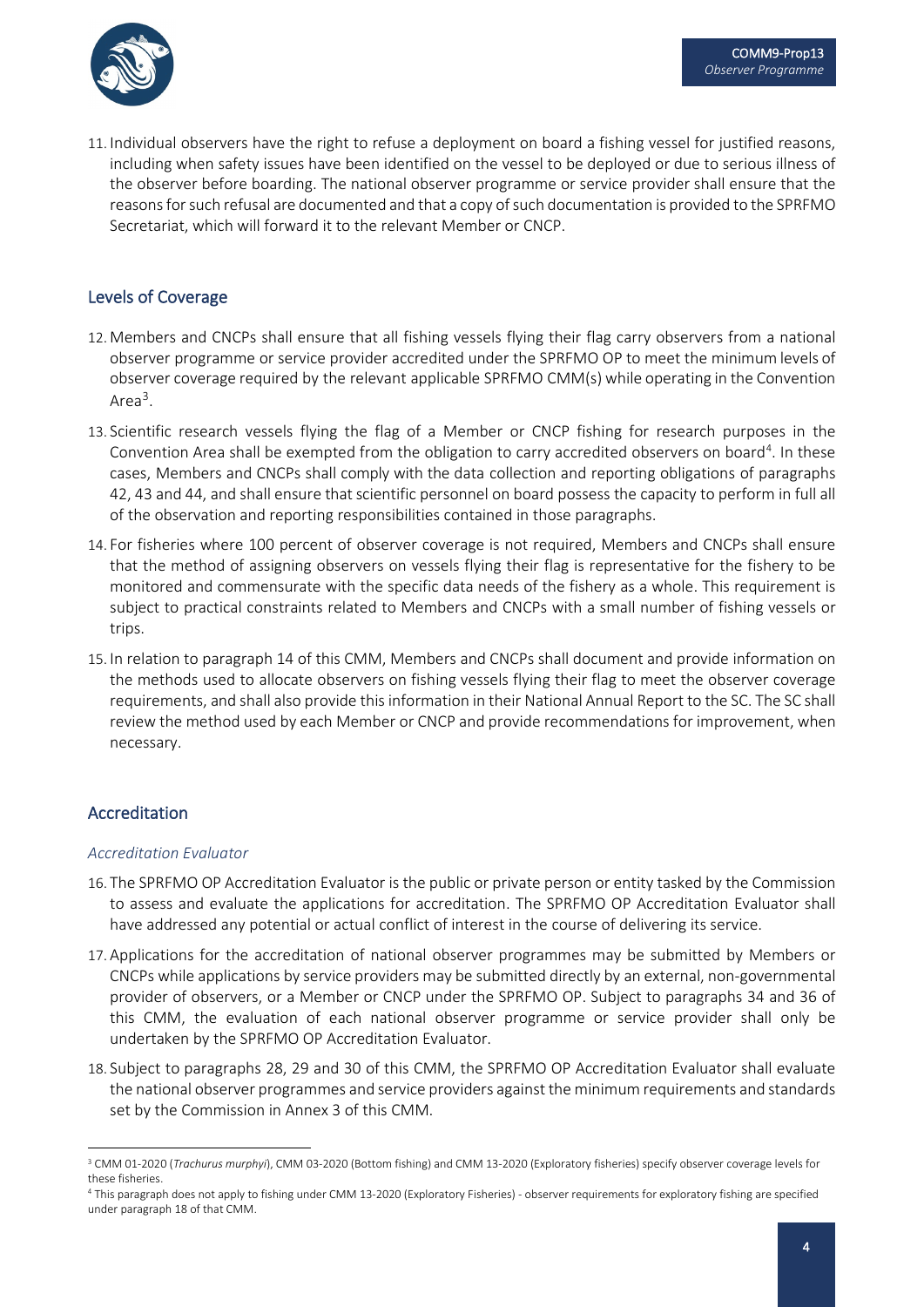

- 19. The Secretariat shall ensure that the SPRFMO OP Accreditation Evaluator is required, through its service contract, to maintain the confidentiality of any information received by a Member, CNCP or service provider pursuant to this accreditation process.
- 20. A Decision of the Commission will designate a SPRFMO OP Accreditation Evaluator no later than at its  $8<sup>th</sup>$ annual meeting. The procedure for appointing the SPRFMO OP Accreditation Evaluator, as well as the terms and conditions of engagement, are outlined in COMM7-Report Annex 7i.
- 21. The SPRFMO OP Accreditation Evaluator shall be paid out of the Commission budget.

#### *Evaluation of Observer Programmes of Members, CNCPs and Service Providers by the SPRFMO OP Accreditation Evaluator*

- 22. Consistent with Article 28(1) of the Convention, the SPRFMO OP, including the accreditation process, shall be coordinated by the Secretariat and operated in accordance with the standards, rules and procedures detailed in this CMM.
- 23. Each Member, CNCP or service provider seeking to accredit its observer programme under the SPRFMO OP shall submit to the Secretariat and the Accreditation Evaluator, at any time, all the relevant information and documentation to fulfil the standards provided for in Annex 3, including manuals, guides and training materials. Where applications are submitted by service providers on behalf of a Member or CNCP, final responsibility for the completeness and accuracy of the information submitted shall rest with the Member or CNCP. All the information and documentation shall be provided in the official language of the Commission or with appropriate translations. The Secretariat may recommend that the Member, CNCP or service provider complete the application when there is clear evidence that substantive or essential information is missing.
- 24. Members and CNCPs are encouraged to inform the Secretariat and the Accreditation Evaluator a year in advance of their intention to pursue accreditation under the SPRFMO OP.
- 25. The Secretariat shall promptly provide the information and documentation referred to in paragraph 23 to the SPRFMO OP Accreditation Evaluator.
- 26. The SPRFMO OP Accreditation Evaluator shall liaise with Members, CNCP and service providers, as appropriate. Members, CNCPs and service providers shall have the opportunity to provide additional information and corrections relevant to their evaluation to the Secretariat and the Accreditation Evaluator. This process will be conducted by the SPRFMO OP Accreditation Evaluator in a fair, equitable, transparent and non-discriminatory manner.
- 27. Following evaluation and bilateral consultation, the SPRFMO OP Accreditation Evaluator shall provide a Draft Preliminary Evaluation Report to the Secretariat and the Member, CNCP or service provider pursuing accreditation under the SPRFMO OP within 30 days indicating whether the nominated national observer programme or service provider has met the minimum standards for accreditation under the SPRFMO OP.
- 28. When preparing a Preliminary Evaluation Report, and in addition to assessing the fulfilment of the standards indicated in Annex 3, the SPRFMO OP Accreditation Evaluator shall also consider those national programmes and service providers currently accredited by other RFMOs.
- 29. The SPRFMO OP Accreditation Evaluator shall assess the consistency and compatibility between the SPRFMO Minimum standards for accreditation under Annex 3 and those required by other RFMOs, along with their practical implementation and functioning. The Member or CNCP shall provide to the Secretariat the name of the national observer programme or service provider accredited by other RFMOs, the RFMO that has accredited it, and any other supporting information requested by the Accreditation Evaluator.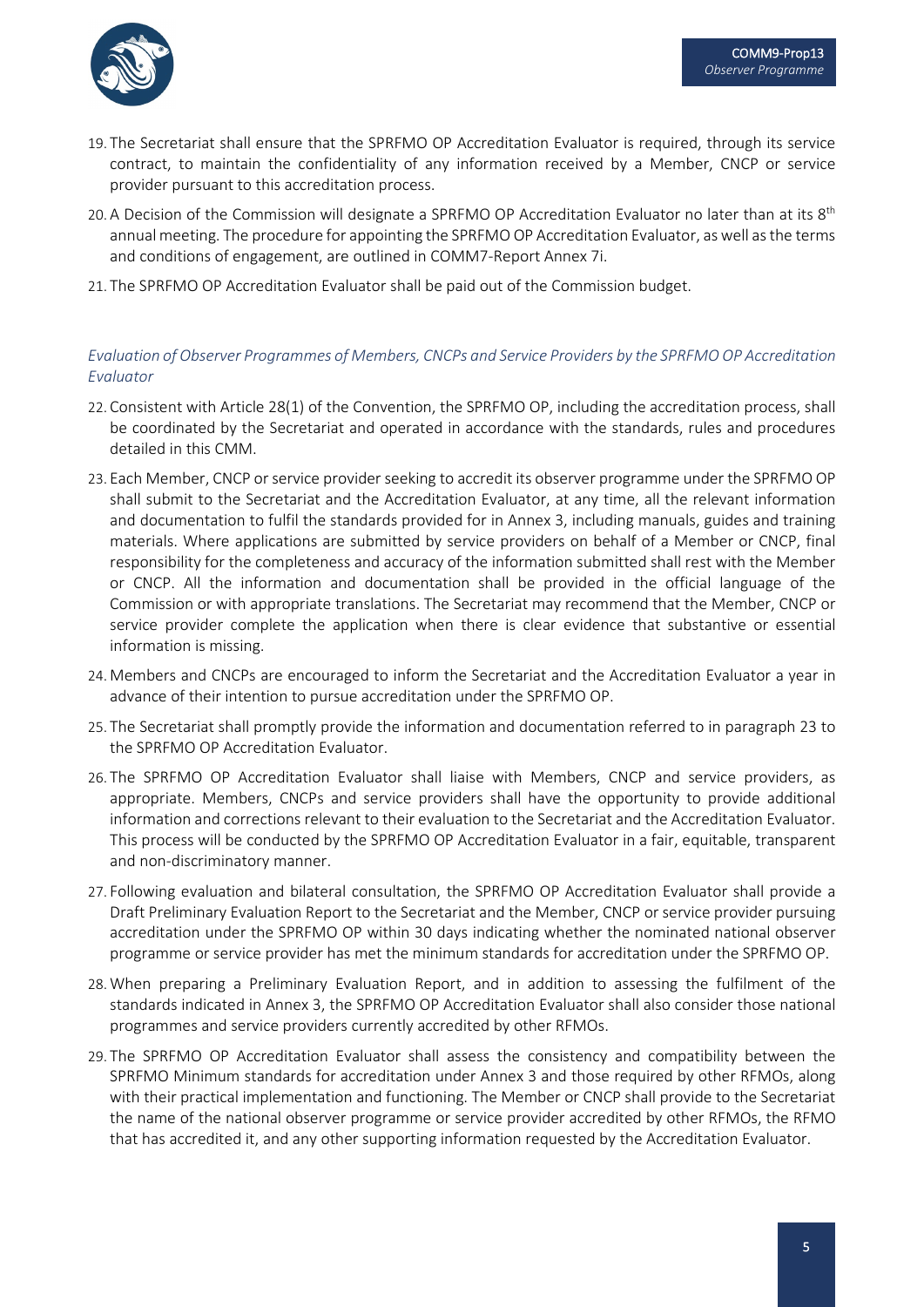

- 30. If the Accreditation Evaluator finds that the observer programme has accreditation under another RFMO or arrangement that meets the SPRFMO Minimum standards for accreditation under Annex 3, along with its practical implementation and functioning, it will find the application favourable.
- 31. The Accreditation Evaluator shall submit the Final Evaluation Report to the Secretariat no later than 60 days in advance of the next Commission meeting.
- 32. The Commission shall decide whether to grant accreditation at its next meeting on the basis of the Final Evaluation Report.
- 33. If the Final Report by the SPRFMO OP Accreditation Evaluator is favourable, the Commission may decide to adopt the report and grant accreditation under the SPRFMO OP for 5 years from the date upon which accreditation is granted.
- 34. Should the Commission decide that, despite the favourable findings of the Final Evaluation Report by the SPRFMO OP Accreditation Evaluator, the application does not meet the minimum standard required for accreditation (Annex 3), it may decide not to grant accreditation. In that case it shall clearly outline the basis for its decision.
- 35. If the Final Report by the SPRFMO OP Accreditation Evaluator is not favourable, the Commission may decide to adopt the report and not grant accreditation.
- 36. Should the Commission decide that, despite the findings of the non-favourable Final Evaluation Report by the SPRFMO OP Accreditation Evaluator, the application meets the minimum standard required for accreditation (Annex 3), the Commission may decide to grant accreditation under any conditions as may be specified by the Commission. These conditions may include the accreditation of a national observer programme or a service provider on a temporary and conditional basis pending the fulfilment by that Member, CNCP or service provider of the deficiencies detected during the accreditation process.
- 37. In case an application for accreditation is not granted, nothing prevents a Member, CNCP or service provider from presenting a new application to seek accreditation. When reapplying for accreditation Members, CNCPs and service providers shall consider the findings and recommendations of the SPRFMO OP Accreditation Evaluator and the Commission.
- 38. Members, CNCPs and service providers shall be entitled to renew accreditation.
- 39. A Member may request that the Commission revoke, condition or suspend accreditation for a national observer programme or service provider at any time but not later than 30 days in advance of the next CTC meeting by providing evidence that the national observer programme or service provider is not meeting the minimum standards for accreditation. The Executive Secretary shall circulate the request for revocation, condition or suspension to Members as soon as possible but no later than 15 days after the request is received, and the SPRFMO OP Accreditation Evaluator shall be asked to advise the CTC on the matter no later than 20 days after the request was circulated.
- 40. The CTC shall assess the request to revoke, condition or suspend an accreditation and the information provided at its next annual meeting, as well as any information provided by other Members, and may provide recommendations to the Commission. The Commission shall consider the CTC's recommendations and the request to revoke suspend or condition accreditation at its next annual meeting.
- 41. The Secretariat shall publicise the name of all observer programmes accredited under the SPRFMO OP, together with relevant contact details, on the SPRFMO website and shall include a list of all national observer programmes or service providers accredited under the SPRFMO OP in the annual OP Implementation Report described in paragraph 45.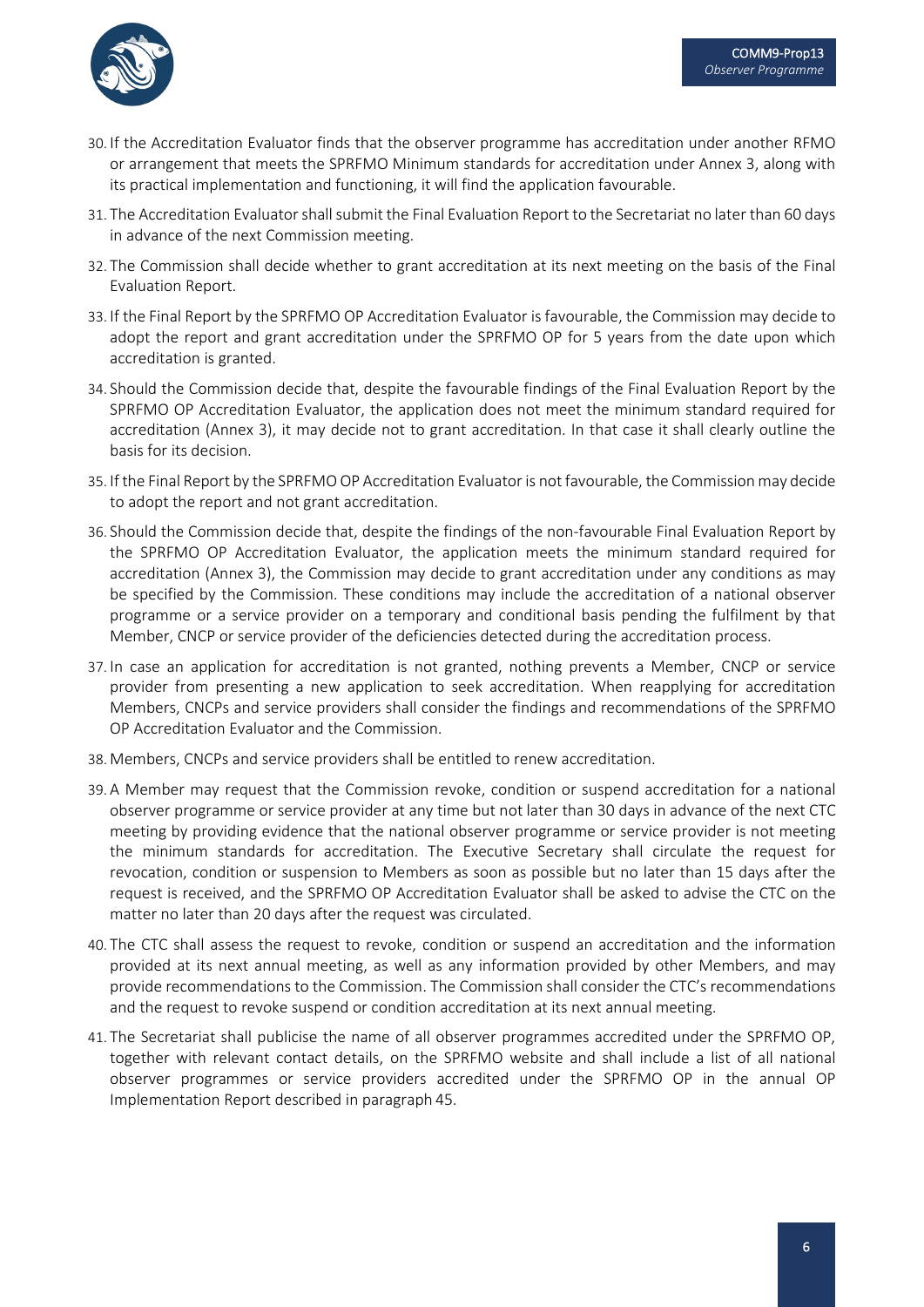

# Data Collection

- 42. Members and CNCPsshall ensure that observers deployed on vessels flying their flag, and, where applicable, complementary means of collecting data and information, collect and provide the information specified in Annex 7 of CMM 02-2020 (Data Standards) in the manner set forth in that CMM and shall also provide relevant observer information required under any other CMM.
- 43.Nothing in this CMM shall prevent Members and CNCPs from taking additional actions related to data collection compatible with this measure.

# Reporting

- 44. Members and CNCPs shall include a brief overview of the national observer programmes or service providers covering its fishing activity as a component of the Annual National Reports submitted by Members and CNCPs to the SC and developed in accordance with the "Guidelines for Annual National Reports to the SPRFMO Scientific Committee".
- 45. The Secretariat shall prepare a report on the implementation of the SPRFMO OP for presentation at each annual meeting of the CTC, using information from annual reports, observer data, and all other suitably documented and relevant information in its possession. The SPRFMO OP Implementation Report will address, *inter alia*: (1) information on problems that have been encountered; (2) recommendations for improving current standards and practices; (3) developments in observer programmes and observational methods; (4) constraints to accreditation and (5) in general any identifiable problem or obstacle in fulfilling the objectives and purpose of this CMM as outlined in paragraphs 1 and 2.
- 46. The SPRFMO OP Implementation Report shall be distributed to Members and CNCPs 30 days prior to each annual CTC meeting.
- 47. The CTC shall review the recommendations delivered by the SPRFMO OP Implementation Report and provide advice to the Commission thereon, including proposed actions to be taken.
- 48. The Secretariat shall make available observer data to the SC, at its request. Data confidentiality shall be maintained as set forth in procedures specified in Paragraph 6 of CMM 02-2020 (Data Standards) and in any other data procedures that may be adopted by the Commission.

#### Review

- 49. The CTC shall review the implementation and effectiveness of this CMM at least every five years, including the observer safety requirements, the applicability of the SPRFMO OP to other fishing vessels and any additional requirements as necessary to meet the objectives of both Article 28 of the Convention and this CMM.
- 50. The SC shall periodically review and provide advice on the appropriate level of observer coverage needed in each fishery to meet data needs.
- 51. Should the SC recommend that a change in coverage or research priorities forspecific fisheriesis needed, the revised coverage levels, if adopted by the Commission, will be specified in the relevant fishery CMMs.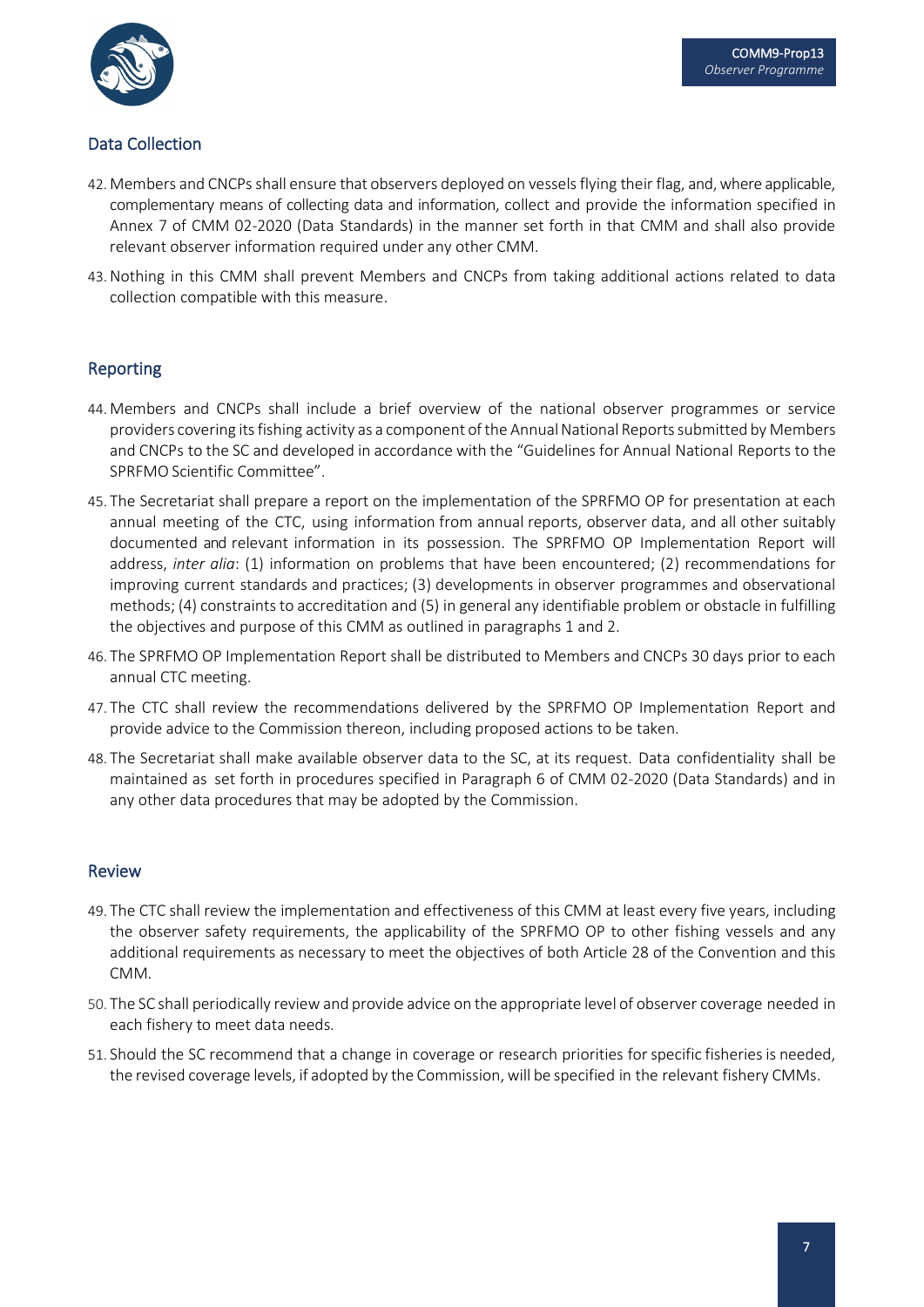

# Entry into Force

- 52. This CMM shall enter into force 120 days after the conclusion of the Commission's 2019 Annual Meeting.
- 53. Members and CNCPs may continue using their own non-accredited national observer programme or service provider to meet observer coverage requirements until 31 December 2023. From 1 January 2024 Members and CNCPs shall only deploy observers from national observer programmes or service providers accredited under the SPRFMO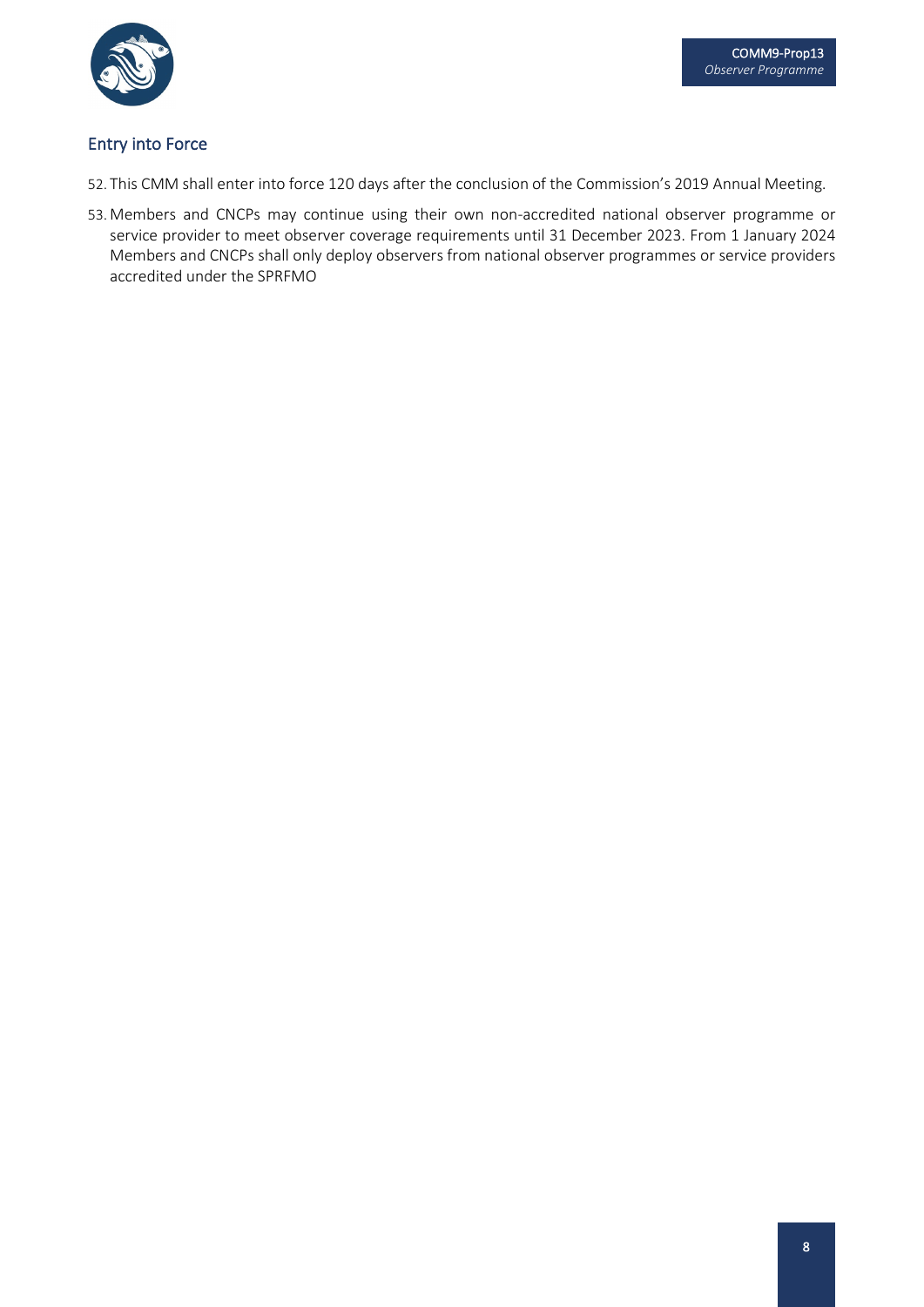

# ANNEX 1 Minimum Standards for Observers

### Observer Rights

In fulfilling their tasks and duties, observers shall have the following rights:

- a) Freedom to carry out their duties without being assaulted, obstructed, delayed, intimidated or interfered with;
- b) Access to and use of all facilities and equipment of the vessel necessary to carry out the observer's duties, including but not limited to full access to the bridge, catch before being sorted, processed catch and any bycatch on board, as well as areas which may be used to hold, process, weigh, and store fish, as safety permits;
- c) Access to the vessel's records, including logbooks, vessel diagrams and documentation for reviewing records, assessment and copying, as well as access to navigational equipment, charts, and other information related to fishing activities;
- d) Access to and use of communications equipment and personnel, upon request, for entry, transmission, and reception of work-related data or information;
- e) Reasonable use of the communication equipment on board to communicate with the observer programme on land at any time including emergencies;
- f) Access to additional equipment, if present, to facilitate the work of the observer while on board the vessel, such as high-powered binoculars, electronic means of communication, freezer to store specimens, scales, et cetera;
- g) Safe access to the working deck or hauling station, during net or line retrieval and access to specimens on deck (alive or dead) in order to collect samples;
- h) Unrestricted access to food, accommodation and sanitary facilities of a standard equivalent to those normally available to an officer on board the vessel as well as medical facilities that meet international maritime standards;
- i) Access to verify safety equipment on board (through a safety orientation tour provided by officers or crew) before the vessel leaves the dock;
- j) Unrestrained permission to record any pertinent information relevant for scientific purposes and data collection;
- k) A designated contact or supervisor on land to communicate with at any time while at sea;
- l) To refuse deployment on board a fishing vessel for justified reasons, including where safety issues have been identified. The national observer programme or service provider shall ensure that the reasons for such refusal are documented and a copy of such document is provided to the SPRFMO Secretariat, which will forward it to the flag State of the vessel;
- m) The ability to communicate at any time the occurrence of safety issues to the vessel captain, national observer programme, service provider, the Secretariat, and flag State, as appropriate;
- n) Upon request by the observer, receiving reasonable assistance by the crew to perform their duties including, among others, sampling, handling large specimens, releasing incidental specimens and measurements;
- o) Privacy in the observer's personal areas;
- p) Not performing duties assigned to the crew, such as gear handling (for fishing purposes), offloading fish, et cetera;
- q) Observer data, records, documents, equipment and belongings will not be accessed, harmed, or destroyed.

Members and CNCPs shall ensure that operators, captains, officers and crew on board vessels flying their flag respect the rights of observers and that a copy of these rights are provided to the crew and/or prominently displayed.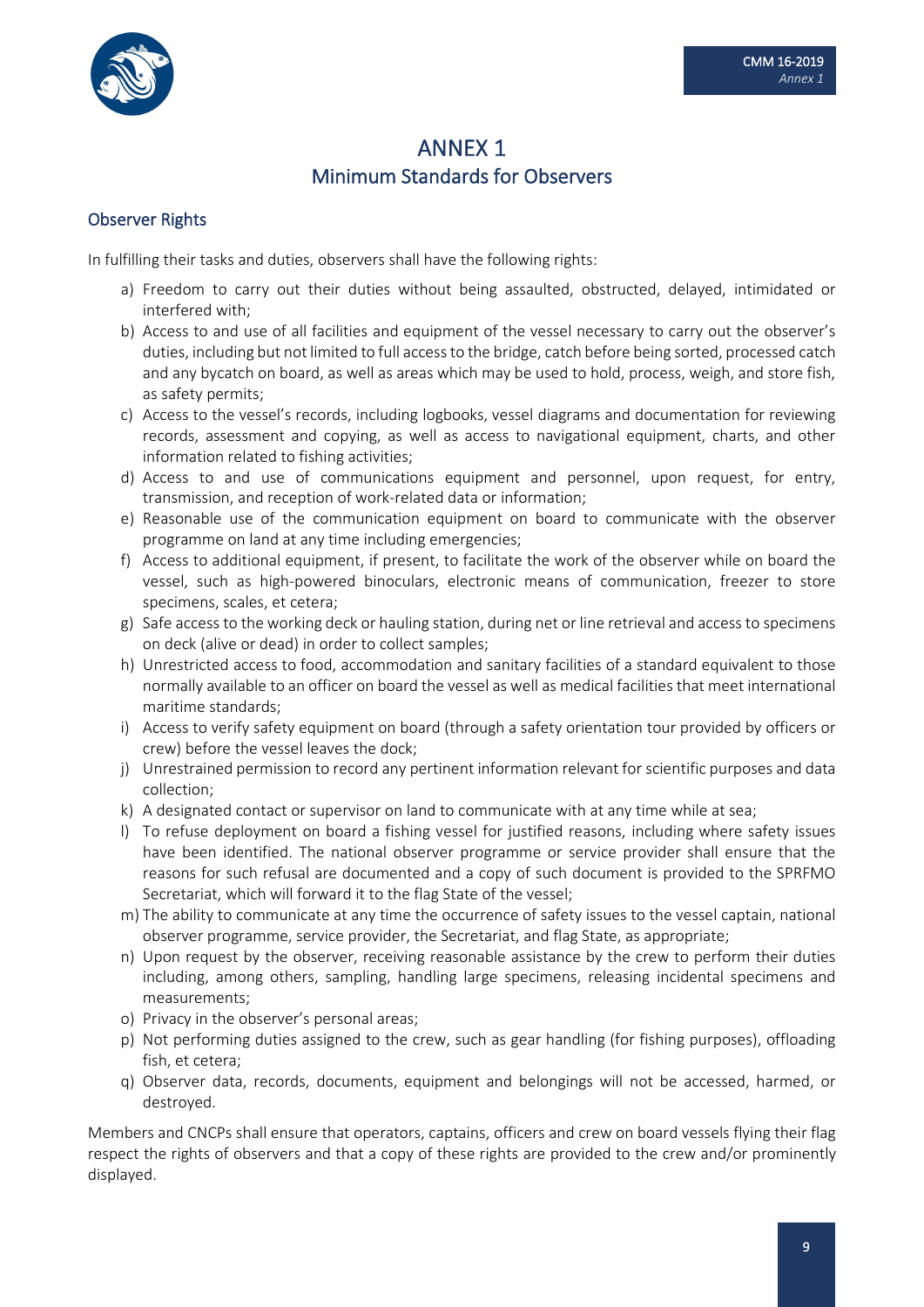

### Observer duties

The duties of observers include:

- a) Carrying complete and valid documents before boarding the vessel, including, when relevant, identification documents, passport, visas, and certificates of at sea security training;
- b) Submitting copies of the documents indicated above to the programme managers of the national observer programme or service provider, as required;
- c) Maintaining independence and impartiality at all times while on duty;
- d) Complying with the laws and regulations of the Member or CNCP whose flag the vessel is flying, as applicable;
- e) Respecting the hierarchy and general rules of behaviour that apply to the vessel personnel;
- f) Performing duties in a manner that does not unduly interfere with the operations of the vessel and while carrying out their functions giving due consideration to the operational requirements of the vessel and communicating regularly with the captain or master of the vessel;
- g) Being familiar with the emergency procedures aboard the vessel, including the locations of life rafts, fire extinguishers, and first aid kits, and participating regularly in emergency drills for which the observer has received training;
- h) Communicating regularly with the vessel captain on relevant observer issues and duties;
- i) Refraining from actions that could negatively affect the image of the SPRFMO OP;
- j) Adhering to any required codes of conduct for observers, including any applicable laws and procedures;
- k) Communicating as regularly as is required with the programme managers and/or national programme coordinator on land;
- l) Complying with any SPRFMO CMMs whose provisions are directly applicable to observers;
- m) Respect the privacy in the captain and crew areas.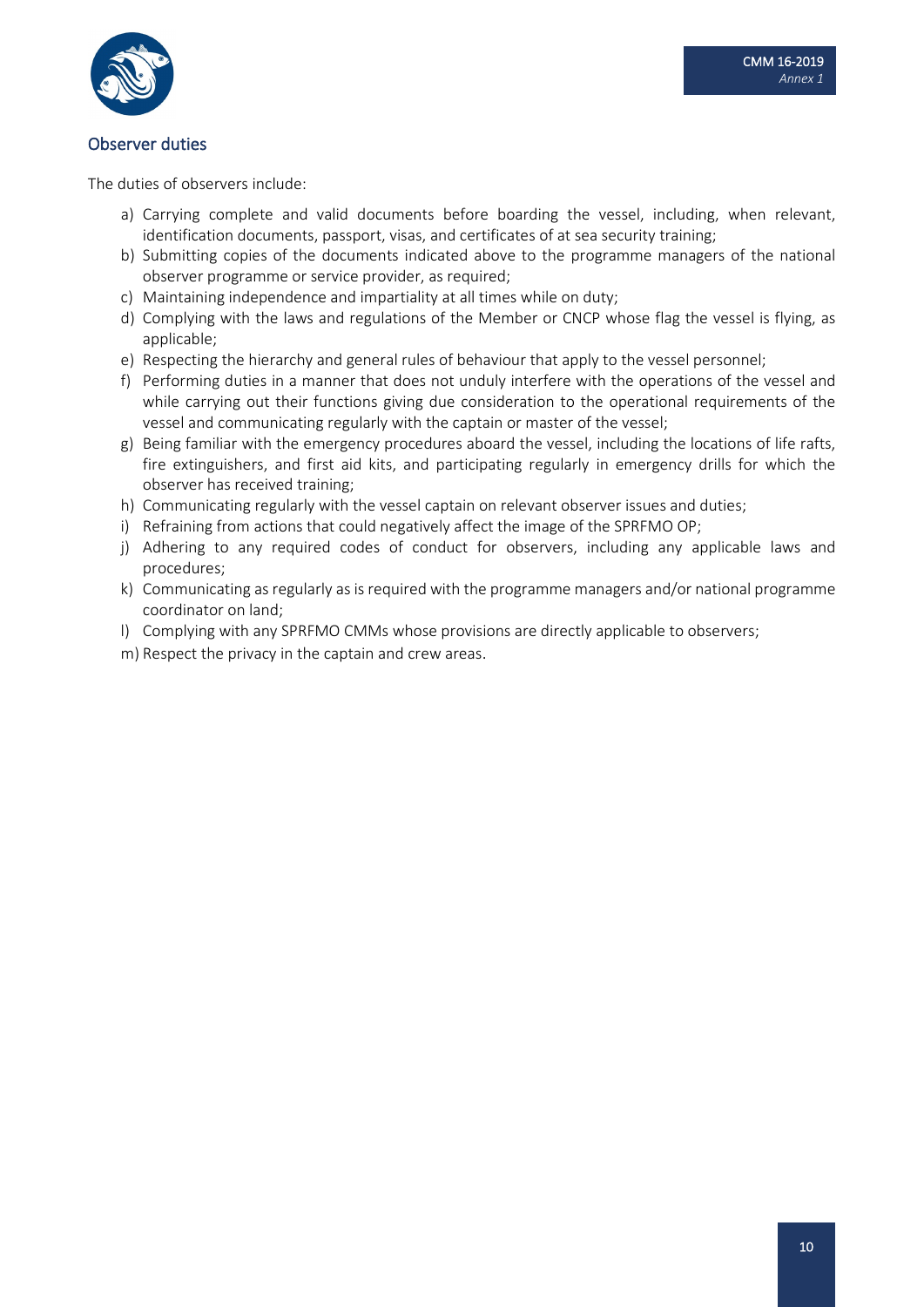

# ANNEX 2 Duties of Vessel Operators, Captain, Officers and Crew

Members and CNCPs shall ensure that vessel operators and captains, officers and crew, as applicable, comply with the following provisions regarding the SPRFMO OP:

### *Rights of Vessel Operators and Captains*

Vessel operators and captains shall have the following rights:

- a) To agree to the timing and placement, when required to take on board one or more observers;
- b) To conduct operations of the vessel without undue interference due to the observer's presence and performance of the observer's duties;
- c) To assign, at his or her discretion, a vessel crew member to accompany the observer when the observer is carrying out duties in hazardous areas;
- d) To be timely notified by the observer provider on completion of the observer's trip of any comments regarding the vessel operations. The captain shall have the opportunity to review and comment on the observer's report and shall have the right to include additional information deemed relevant or a personal statement.

### *Duties of Vessel Operators and Captains*

Vessel operators and captains shall have the following duties:

- a) Accept on board the vessel one or more persons identified as observers by the SPRFMO OP when required by the Member or CNCP to which the vessel is flagged;
- b) Ensure the vessel crew is properly briefed and does not assault, harass, obstruct, resist, intimidate, influence, or interfere with the SPRFMO OP observer or impede or delay the observer in the performance of duties;
- c) If required by a SPRFMO CMM, as a complementary monitoring tool, install and maintain functioning electronic monitoring systems or devices throughout the selected fishing trips;
- d) Ensure the observer has access to the catch before any sorting, grading or other separation of the components of the catch are made;
- e) Ensure that vessels operating in the Convention Area include adequate space for the observer to conduct bycatch sampling or other sampling as needed, in a safe manner that limits interference with vessel operations, with a dedicated sample station and other equipment such as scales;
- f) Maintain a safe and clean sampling station to be used by the observer;
- g) Not alter the sampling station during an observed trip without consultation with the observer and subsequent notification to the Member or CNCP in control of the vessel;
- h) Inform the crew regarding the timing and objectives of the SPRFMO OP and schedule for observer boarding, as well as their responsibilities when an observer from the SPRFMO OP boards the vessel;
- i) Assist the SPRFMO OP observer to safely embark and disembark the vessel at an agreed upon place and time;
- j) Allow and assist the SPRFMO OP observer to carry out all duties safely and ensure the observer is not unduly obstructed in the execution of duties unless there is a safety issue that requires intervention;
- k) Allow and assist the SPRFMO OP observer to remove and store samples from the catch and allow the observer access to stored specimens;
- l) Provide the observer, while on board the vessel, at no expense to the observer, national programme or service provider, with food, accommodation, adequate sanitary amenities and medical facilities of a standard equivalent to those normally available to an officer on board the vessel according to generally accepted international standards;
- m) Allow and assist full access to and use of all facilities and equipment of the vessel that is necessary for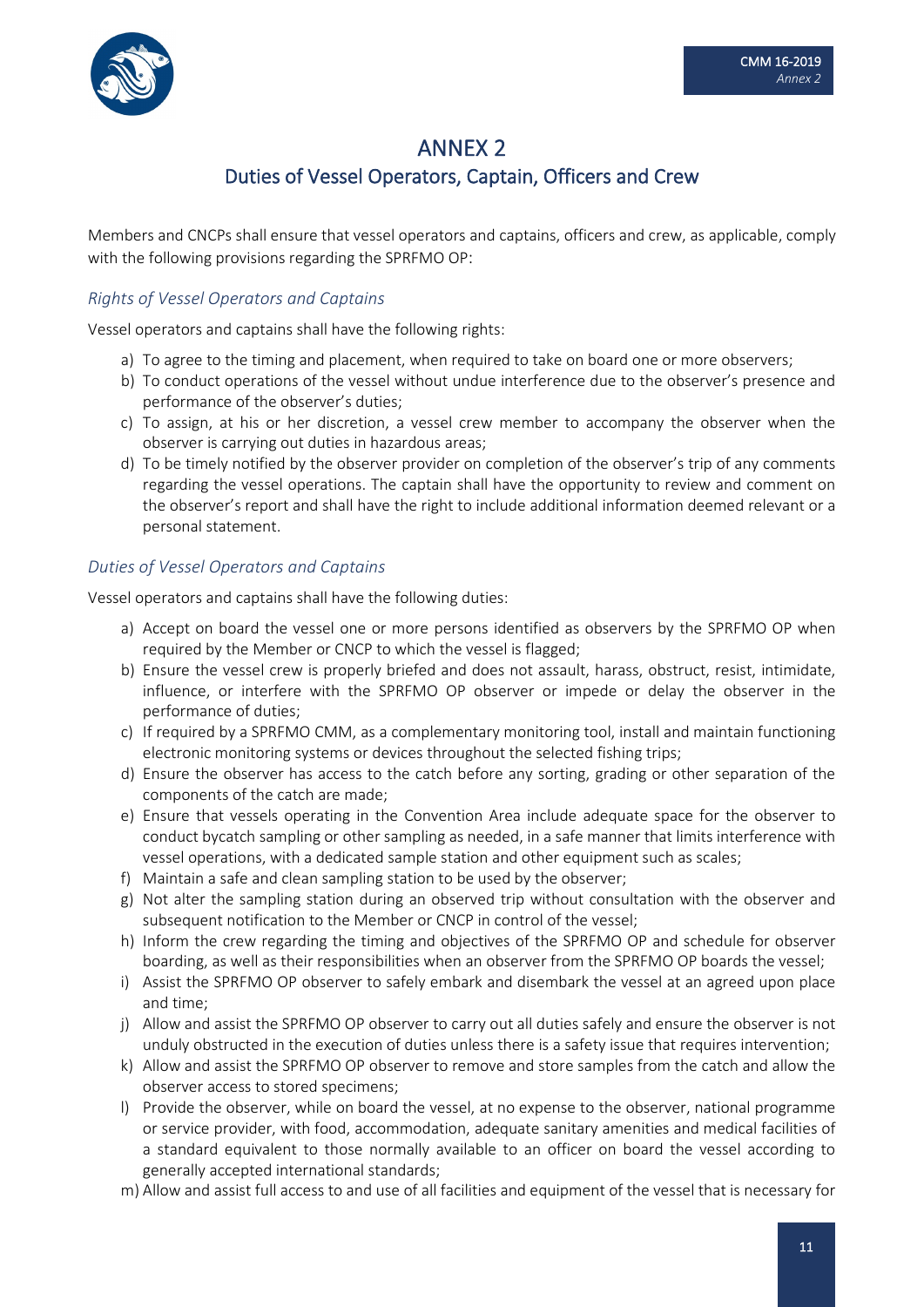

the observer to carry out his or her duties, including but not limited to full access to the bridge, catch before being sorted, processed catch and any bycatch on board, as well as areas which may be used to hold, process, weigh and store fish;

- n) Follow an established mechanism, if adopted by the Commission, for solving conflicts that would complement the established dispute settlement processes provided by observer programmes and providers;
- o) Cooperate with the observer when the observer is sampling the catch;
- p) Provide notice to the observer at least fifteen (15) minutes before fishing gear hauling or setting procedures, unless the observer specifically requests not to be notified;
- q) Provide adequate space to the observer in the bridge or other designated area for clerical work, as well as adequate space on deck or the factory to perform the observer's duties;
- r) Provide personal protective equipment, and, where appropriate, an immersion suit;
- s) Provide to the observer timely medical attention in case of physical or psychological illness or injury;
- t) Develop and maintain an emergency action plan (EAP) regarding observer safety.

#### *Safety Orientation Briefing*

Vessel captains or a crew member designated by the captain shall provide the observer with a safety orientation briefing at the time of boarding the vessel and before it leaves the dock. The orientation briefing shall include:

- a) Safety documentation of the vessel;
- b) Location of life rafts, raft capacities, observer's assignment, expiration, installation, and any other relevant safety related information;
- c) Location and instructions for use of emergency radio beacons indicating position in case of an emergency;
- d) Location of immersion suits and personal floating devices, their accessibility, and the quantities for everyone onboard;
- e) Location of flares, types, numbers, and expiration dates;
- f) Location and number of fire extinguishers, expiration dates, accessibility, et cetera;
- g) Location of life rings;
- h) Procedures in case of emergencies and essential actions of the observer during each type of emergency, such as a fire on board, recovering a person overboard, et cetera;
- i) Location of first aid materials and familiarity with crew members in charge of first aid;
- j) Location of radios, procedures for making an emergency call, and how to operate a radio during a call;
- k) Safety drills;
- l) Safe places to work on deck and safety equipment required;
- m) Procedures in case of illness or accident of the observer or any other crew member.

#### *Procedure in the Event of an Emergency*

If a SPRFMO observer dies, is missing or presumed fallen overboard, the Member whose flag the vessel is flying shall ensure that the fishing vessel:

- a) Immediately ceases all fishing operations;
- b) Immediately commences search and rescue if the observer is missing or presumed fallen overboard, and searches for at least 72 hours, unless the observer is found sooner, or unless instructed by the Member whose flag the vessel is flying to continue searching;
- c) Immediately notifies the Member whose flag the vessel is flying;
- d) Immediately notifies the Member or observer provider to whom the SPRFMO OP observer belongs, if applicable;
- e) Immediately alerts other vessels in the vicinity by using all available means of communication;
- f) Cooperates fully in any search and rescue operation;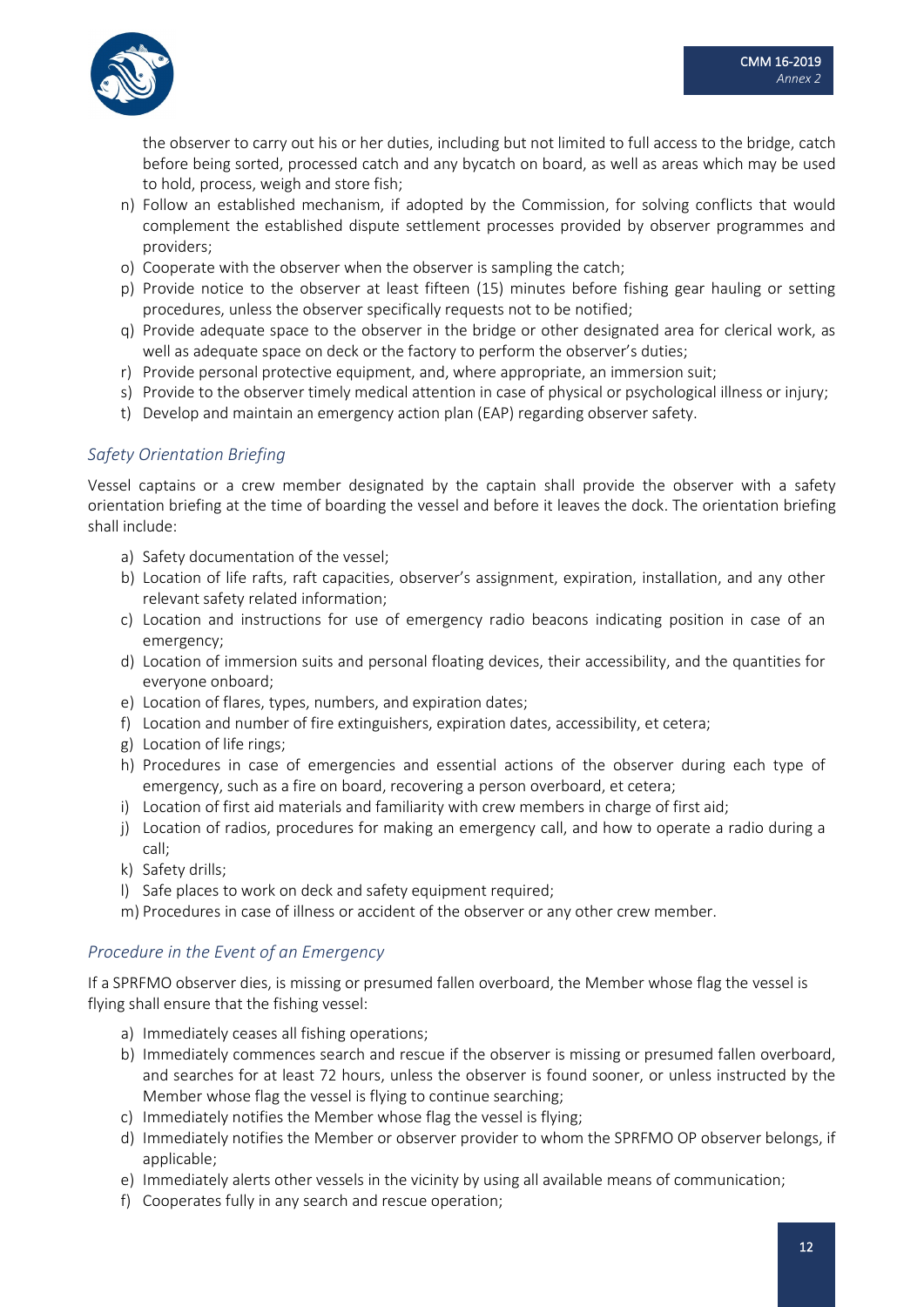

- g) Whether or not the search is successful, return the vessels for further investigation to the nearest port, as agreed by the Member whose flag the vessel is flying and the national observer programme or service provider;
- h) Provides the report to the observer providers and appropriate authorities on the incident; and
- i) Cooperates fully in any and all official investigations, and preserves any potential evidence and the personal effects and quarters of the deceased or missing observers.

Flag States shall take and implement all steps, as a matter of due diligence, to prevent incidents causing serious harm or death to observers on board vessels flying their flag, and to sanction or punish those involved, including through criminal investigation and prosecution. The flag State and other Members and CNCPs shall cooperate to that end.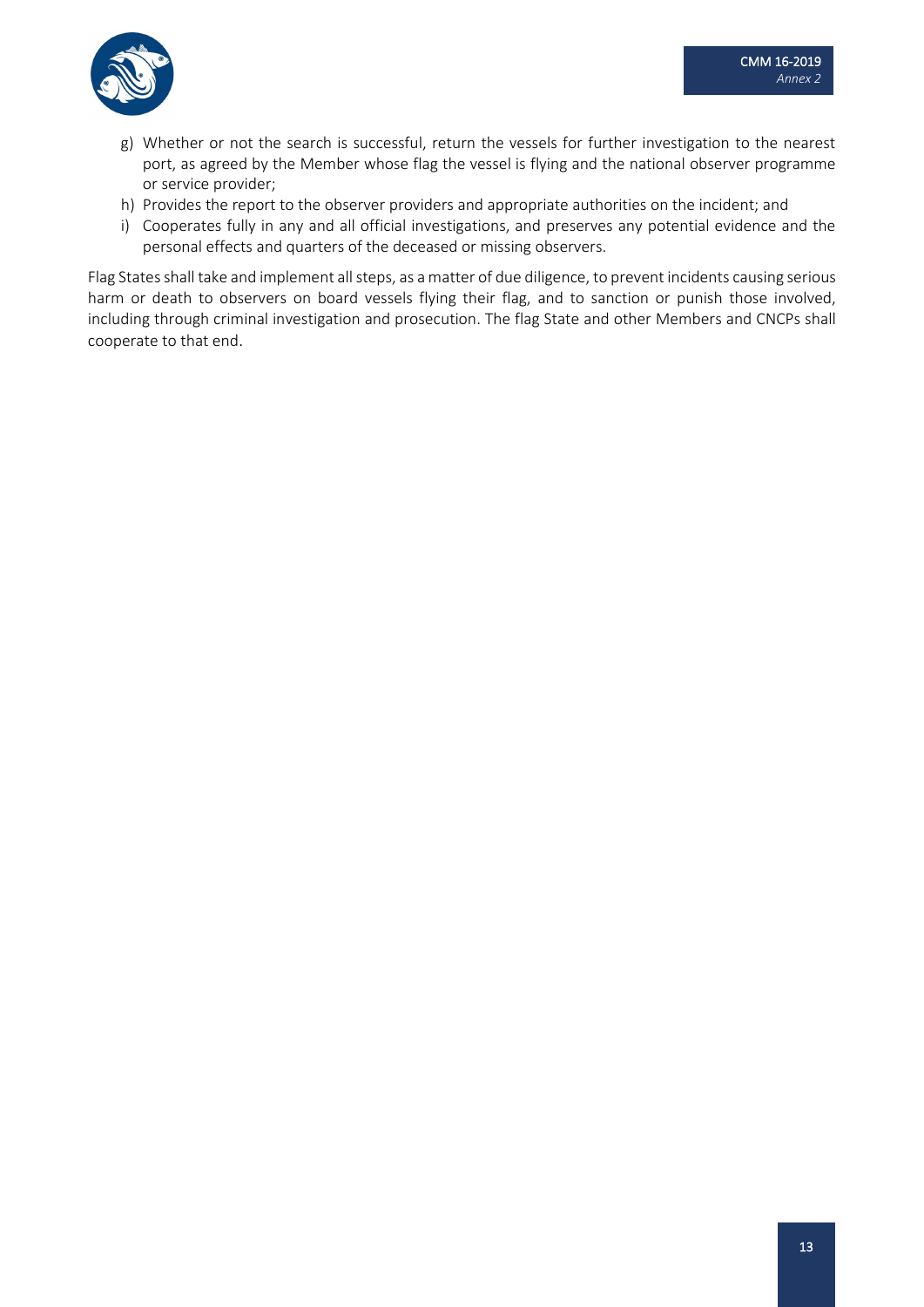

# ANNEX 3

# Minimum Standards for Accreditation Under the SPRFMO OP

This Annex contains the Commission's minimum standards for accreditation under the SPRFMO OP. In accordance with paragraphs 27 and 31 of this CMM, the OP Accreditation Evaluator shall assess and decide all applications against these standards.

# Impartiality, Independence and Integrity

- 1. National observer programmes and service providers shall only deploy independent and impartial observers. This means that neither the national observer programme or service provider, as the case requires, nor the individual observers, have a direct financial interest, ownership or business links with vessels, processors, agents and retailers involved in the catching, taking, harvesting, transporting, processing or selling of fish or fish products.
- 2. The national programme or service provider, and the individual observers:
	- a) Shall not have a direct financial interest, other than the provision of observerservices, in the fisheries under the purview of the Commission, including, but not limited to: i) any ownership, mortgage holder, or other secured interest in a vessel or processor involved in the catching, taking, harvesting or processing of fish; ii) any business selling supplies or services to any vessel or processor in the fishery; iii) any business purchasing raw or processed products from any vessel or processor in the fishery;
	- b) Shall not solicit or accept, directly or indirectly, any gratuity, gift, favour, entertainment, inordinate accommodation, loan or anything of monetary value from anyone who either conducts activities that are regulated by a Member or CNCP connected with its services or the Commission, or has interests that may be substantially affected by the performance or non-performance of the observer's official duties;
	- c) Shall not serve as an observer on any vessel or at any processors owned or operated by a person who previously employed the observer in another capacity within the last three years (e.g., as a crew member); and,
	- d) Shall not solicit or accept employment as a crew member or an employee of a vessel or processor while employed by a national observer programme or service provider.

#### Observer Qualifications

The qualification of individual observers is the responsibility of national observer programmes or service providers. The national observer programme or service provider shall demonstrate that observers that are recruited into their programme have relevant education or technical training and/or experience for the fleets concerned; ability to meet the observer duties described in this annex; no record of convictions calling into question the integrity of the observer or indicating a propensity towards violence; and the ability to obtain all necessary documentation, including passports and visas.

# Observer Training

National observer programmes or service providers shall demonstrate that observers are adequately trained before their deployment. Training shall include the following:

- 1. The relationship between fisheries science and fisheries management and the importance of data collection in this context;
- 2. The relevant provisions of the Convention and SPRFMO CMMs relevant to the functions and duties of observers;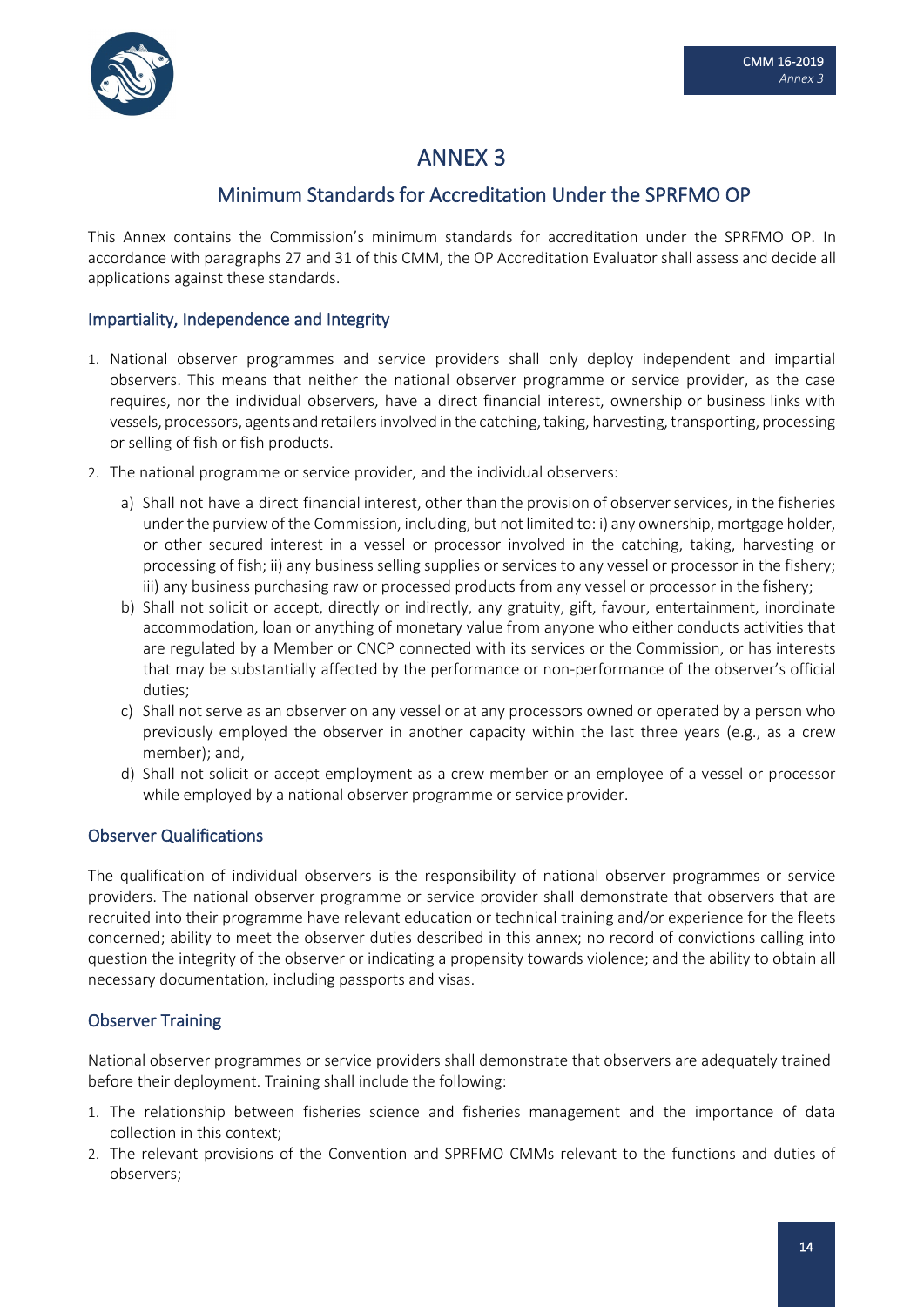

- 3. Importance of observer programmes, including understanding the duties, rights, authority and responsibilities of observers;
- 4. Safety at sea, including emergencies at sea, donning survival suits, use of safety equipment, use of radios, survival at sea, management of conflicts, and cold-water survival;
- 5. First aid training, appropriate to working at-sea or in remote situations;
- 6. Species identification and record of species encountered at sea, including target and non-target species, protected species, seabirds, marine mammals, sea turtles, invertebrates indicating vulnerable marine ecosystems, et cetera;
- 7. Knowledge of the different types and functioning of bycatch mitigation devices required by SPRFMO CMMs;
- 8. Safe handling protocols to rehabilitate and release seabirds, marine mammals and sea turtles;
- 9. Fishing vessel and fishing gear types relevant to SPRFMO;
- 10. Techniques and procedures for estimating catch and species composition;
- 11.Use and maintenance of sampling equipment including scales, callipers, et cetera;
- 12. Sampling methodologies at sea, i.e., fish sampling, fish sexing, measuring and weighing techniques, specimen collection and storage, and sampling methodologies;
- 13.Understand potential biases in sampling, how they arise and how they could be avoided;
- 14. Preservation of samples for analysis;
- 15.Data collection codes and data collection formats;
- 16. Familiarity with catch logbooks and recordkeeping requirements to aid observers' collection of data as required under SPRFMO CMMs;
- 17.Use of digital recorders or electronic notebooks;
- 18. Electronic equipment used for observer work and understanding their operation;
- 19.Use of electronic monitoring systems as a complement to their work, when applicable;
- 20. Verbal debriefing and report writing;
- 21. Training on relevant aspects of the International Convention for the Prevention of Pollution from Ships (MARPOL).

Refresher training should be ongoing dependent on the qualification requirements. Relevant updates to CMMs and observer requirements should be communicated to observers before each deployment as part of the briefing process, for example in an updated manual.

#### Observer Trainers

National programmes or service providers shall demonstrate that observer trainers have the appropriate skills and have been authorised by that national programme or service provider to train observers.

# Briefing and Debriefing

National observer programmes or service providers shall demonstrate that there are systems for briefing and debriefing observers and communicating at any time with vessel captains. The briefing and debriefing process shall be conducted by properly trained personnel and shall ensure that observers and vessel captains clearly understand their respective roles and duties.

#### Data Validation Process

National observer programmes or service providers shall demonstrate that they have in place an observer data validation process in place. The data validation process shall be conducted by properly trained personnel and shall ensure that data and information collected by an observer are checked for discrepancies or inaccuracies that are corrected before the information is entered into a database or used for analysis. This includes ensuring that the national observer programme or service provider has in place a mechanism to receive data, reports and any other relevant information from an observer in such a way that prevents interference in that data from other sources. The data validation process shall ensure that the data meet the following standards: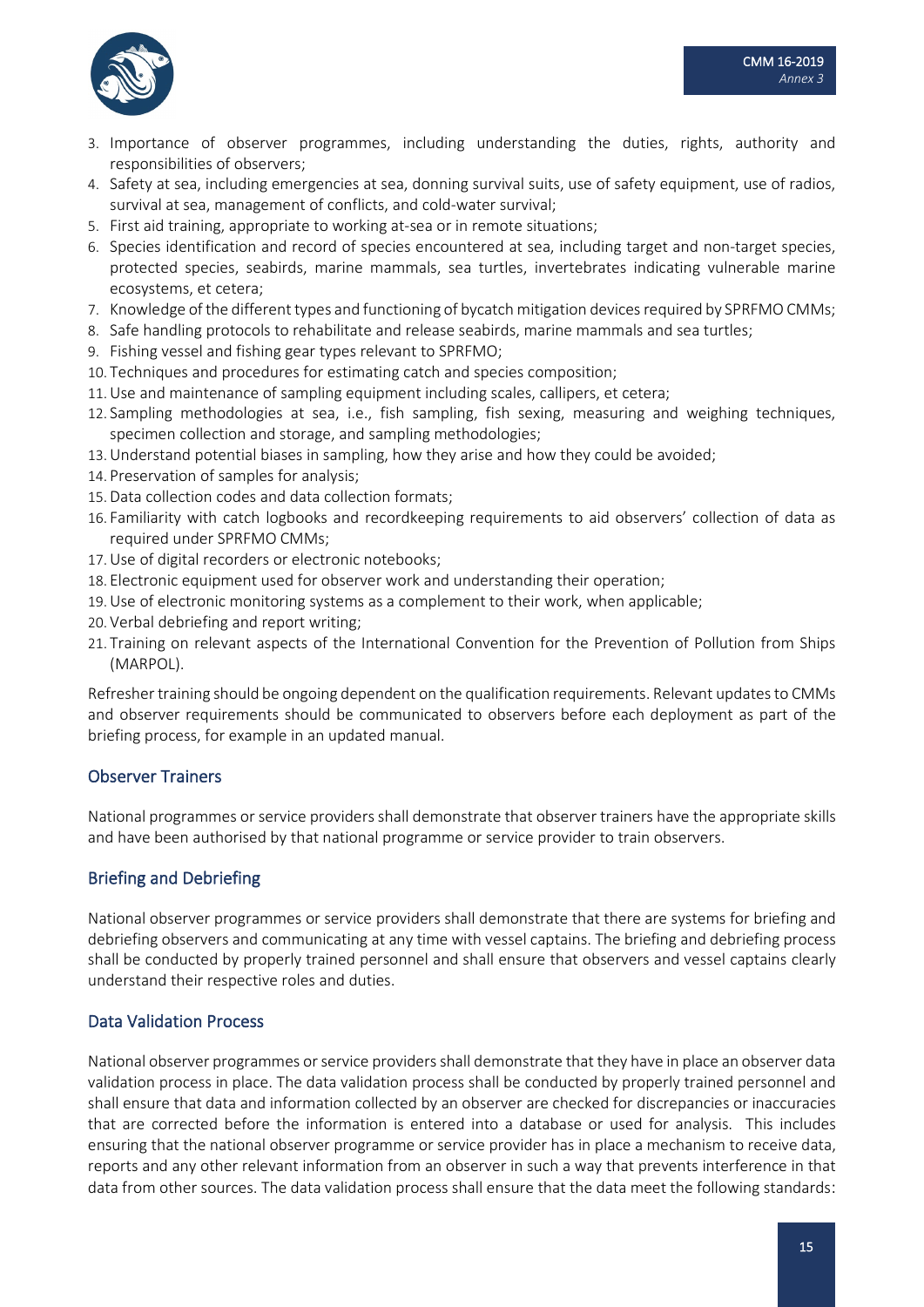

- a) A mechanism that allows scientific data to be stored and transferred to the national observer programme (or service provider) in a secure and confidential manner.
- b) Vessel information uniquely identifies the actual vessel from which the fishing occurred;
- c) Dates and times of fishing effort are included and internally consistent (for example an end time should be after a start time);
- d) Location of fishing is included and valid (for example, logical latitude/longitude combinations), internally consistent and entered in the correct units;
- e) Effort data allows quantification of the amount of effort invested by the vessel, appropriate to the fishing method used, which is also identified;
- f) Catch information identifies the fishery resource (to the species level where possible) and the quantity of that species retained or discarded. If used, species codes are accurate;
- g) Where biological or length information is collected for a fish, it is directly linked to the effort in which it was caught – including date and time, location, and fishing method information, and includes the methodology of data collection;
- h) If the observer programme extends to transhipment and/or landings, then the amount and species of fishery resources transhipped/landed is quantified and recorded according to a standard methodology;
- i) Interaction data involving marine mammals, seabirds, reptiles and/or other species of concern identifies the individual species (where possible), the number of animals, fate (retained or released/discarded), life status if released (vigorous, alive, lethargic, dead), and the type of interaction (hook/line entanglement/warpstrike/net capture/other).

#### Observer Identification Cards

National observer programmes or service providers shall provide observers with identification cards that include the full name of the observer, date of issue and expiration, the name of the national observer programme or service provider, a unique identifying number (if issued by the national observer programme or service provider) a passport style photo of the observer, an emergency phone number.

#### Coordinating Observer Placements and Observer Deployments

National observer programmes or service providers shall demonstrate responsibility and capacity for the timely deployment of observers and will ensure that the selected observer receives all possible assistance during the entire length of their placements.

National observer programmes or service providers shall have in place a protocol to replace an observer if the observer becomes unable to perform their duties.

National observer programmes or service providers shall also seek, to the extent possible, to avoid deploying a single observer on multiple consecutive trips on the same vessel.

It is the responsibility of a national observer programme or service provider to administer observer placements, to maintain the independence and impartiality of observers as described in this measure and ensure that all placements are administratively finalised as soon as practicable after the observers return to port. The national observer programme or service provider is expected to communicate with the observer regarding upcoming deployments, coordinate observer travel, and provide the necessary supplies for observer duties.

#### Observer Safety Equipment

National observer programmes or service providers must demonstrate that observers are provided with appropriate equipment, including safety equipment, which is in good working order, routinely checked and renewed to carry out their duties on board a vessel. Essential equipment includes a lifejacket, independent two-way communication device capable of sending and receiving voice or text communications, personal